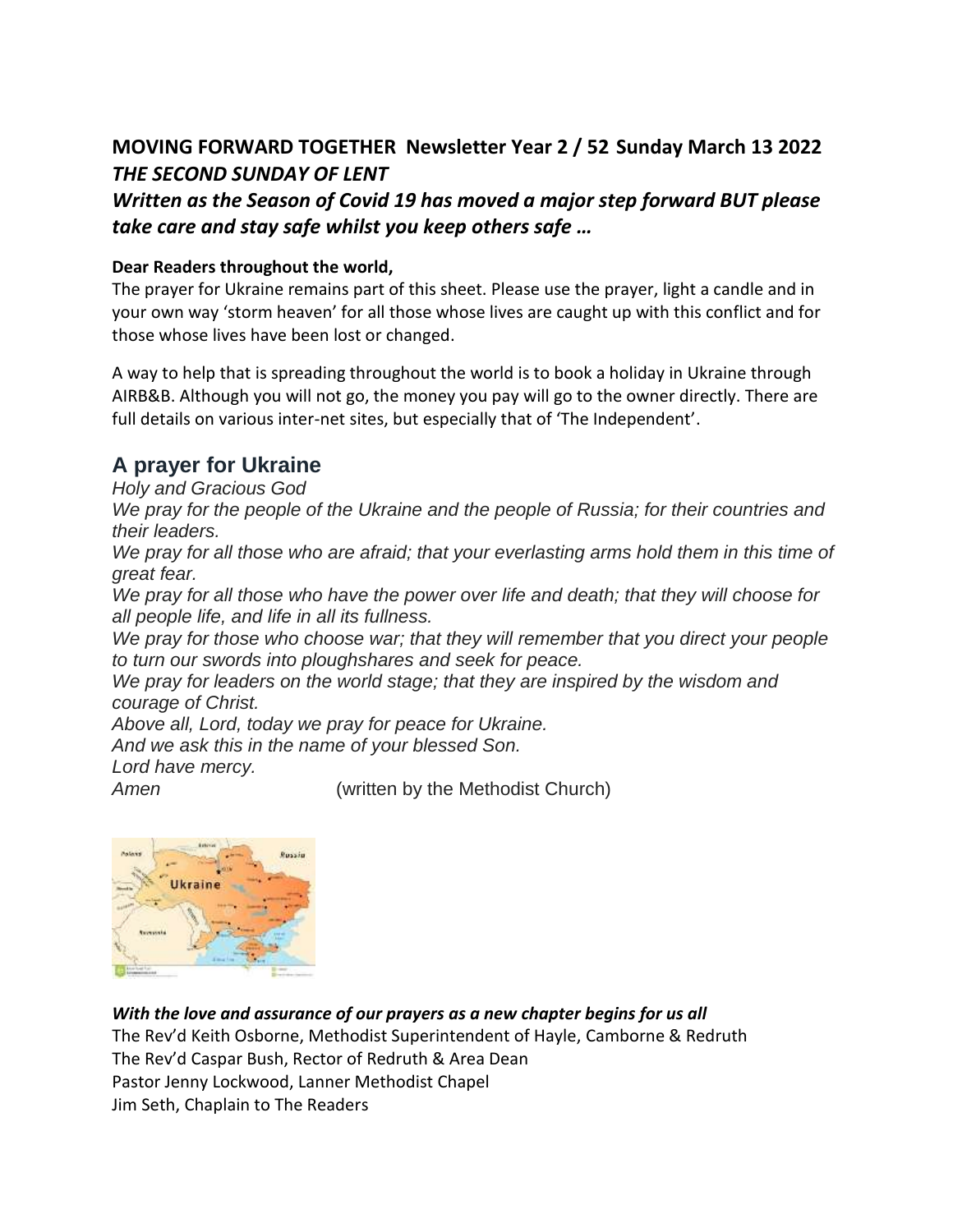## **THE BIBLE READING FOR TODAY: LUKE 13 vv31 - end**

The reading focuses on Jerusalem and the importance of a capital city. This has become very obvious in the conflict in Ukraine when Kyiv, the capital city has been in virtually every news report. For the invading army the fall of Kyiv seemed to be at the centre of the military strategy. A capital city often seems to embody the heart of the nation, or a particular county or area eg. Truro, the capital of Cornwall. Jesus is under threat from Herod, it is there in the capital city that he must achieve the culmination of his ministry. As the Ukrainian crisis continues, **please hold those who remain in Kyiv and throughout Ukraine in your prayers.** 



## **THOSE WHO WE REMEMBER THIS WEEK**

**MONDAY MARCH 14 Feria**

**TUESDAY MARCH 15 Feria**

**WEDNESDAY MARCH 16 Feria**

#### **THURSDAY MARCH 17 Patrick Missionary Patron of Ireland 460**

Patrick was born somewhere on the West Coast of Britain around 390. When he was 16, he was captured by pirates and taken to Ireland as a slave. Six years later, Patrick escaped and made his way to Europe. He eventually returned to his family where his faith grew. Patrick returned to France where he was much influenced by Martin of Tours and the form of monasticism that Martin created earlier. He returned to Ireland and was consecrated as Bishop of Armagh. He walked all over Ireland caring for the people and surrounding them with God's love. Legends abound, one being that he chased the snakes out of Ireland, and another that he converted the High King by lighting a Paschal candle at the same time as a pagan candle was being lit. He also is thought to have used a shamrock to teach the meaning of the Holy and undivided Trinity.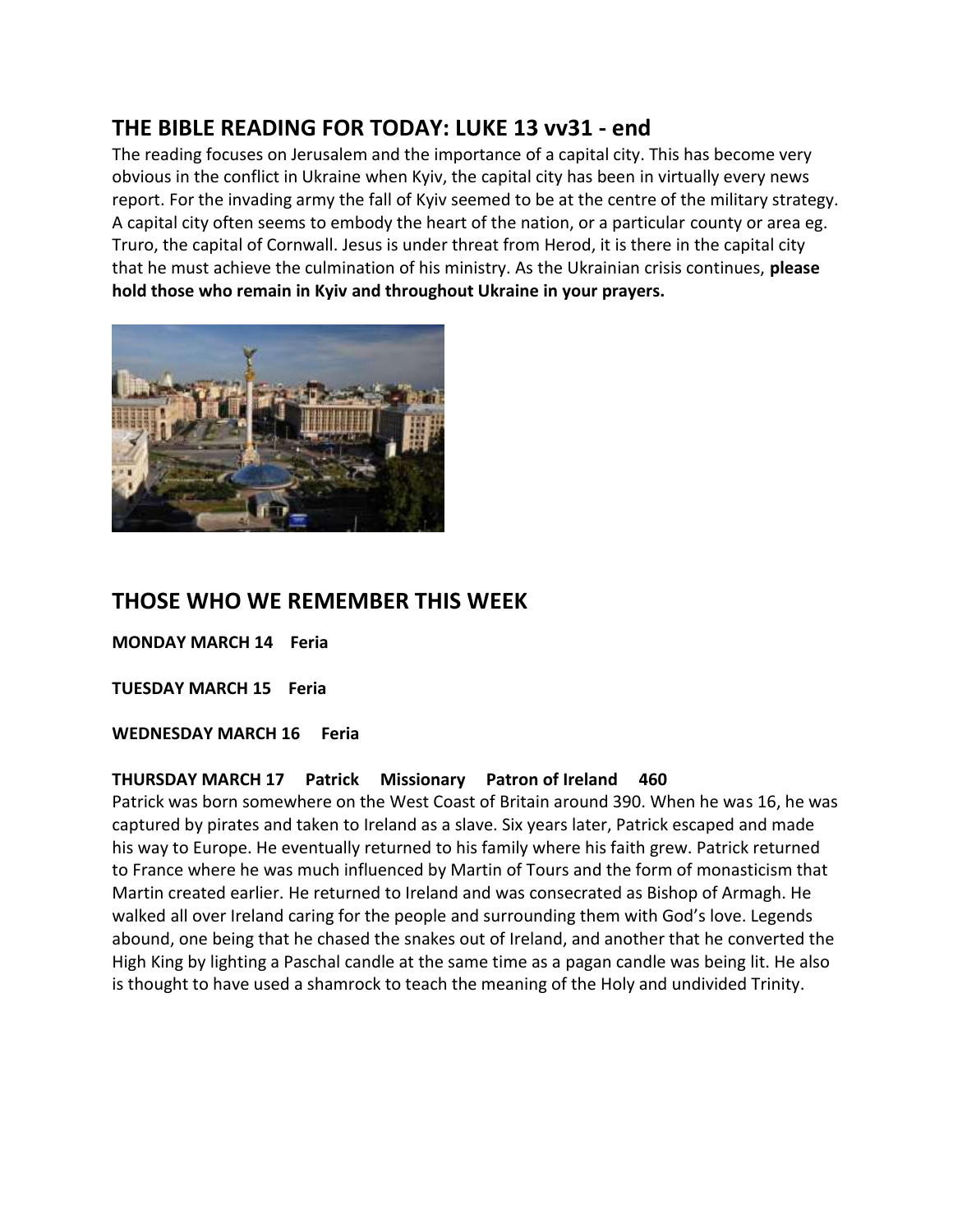

#### **FRIDAY MARCH 18 Cyril Bishop of Jerusalem Teacher 386**

Born in around 315, Cyril became Bishop of Jerusalem when he was 34. It was the end of the persecution period and many pilgrims were arriving in Jerusalem and the other holy places. Cyril taught the faith following the decisions of the Council of Nicea and the creed linked with that Council. This put him into conflict with the Arians who denied the divinity of Christ. He was particularly active in preparing candidates for baptism and his writings about Holy Week are still the foundation of our practices today.



#### **SATURDAY MARCH 19 Joseph of Nazareth**

Joseph is depicted as a 'good man' who worked as a carpenter. He looked after Mary's child as his own and was present at the formative events of Jesus' early life. Little is known about his later years and he is not recorded as being present when Jesus died. He is venerated as someone who was obedient to God's will for his life and the lives of those he loved.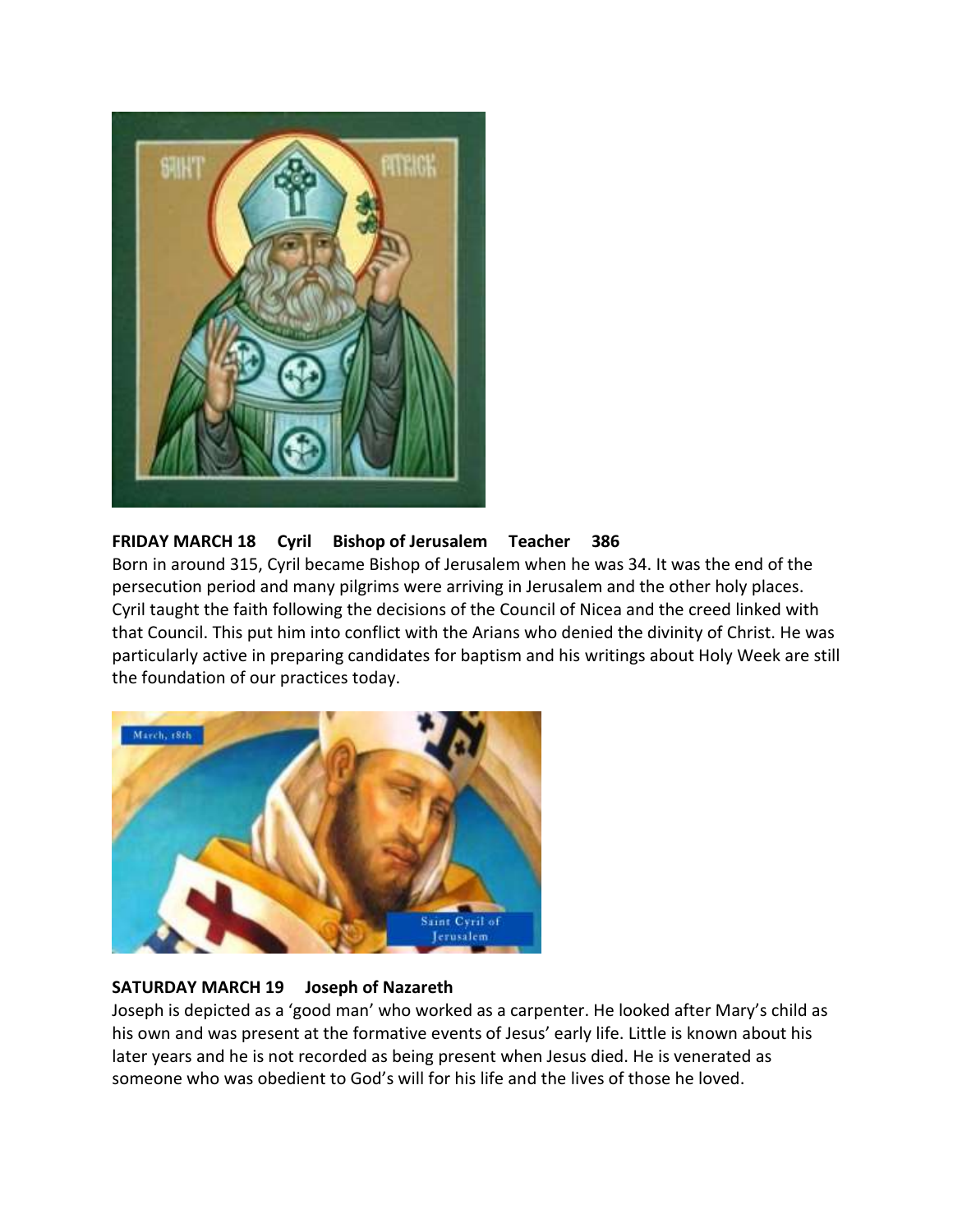

### **PRAYERS FOR THE WEEK**

#### **SUNDAY MARCH 13 THE SECOND SUNDAY OF LENT**

"Samson fell in love with a woman from the valley of Sorek whose name was Delilah. Judges 16 vv4

**PRAY FOR THOSE WHOSE LIVES HAVE BEEN CAUGHT UP WITH DATING SCAMS AND WHO HAVE LOST MONEY TO THOSE WHO THEY THOUGHT LOVED THEM. PRAY ALSO FOR THOSE IN UKRAINE WHO ARE PARTED FROM LOVED ONES** 

#### **MONDAY MARCH 14 Feria**

"Travelling with them were some women who provided for them out of their own resources" Luke 8 vv1

**PRAY FOR THOSE WHO ARE FINDING WAYS TO SUPPORT AND CARE FOR THE REFUGEES FROM UKRAINE**

#### **TUESDAY MARCH 15 Feria**

" **I will sing your praises, for you, O God, are my fortress, the God who shows me love"**  Psalm 59 vv18

**PRAY FOR THOSE WHO ARE IN NEED OF PROTECTION FROM DOMESTIC ABUSE. PRAY ALSO FOR THOSE IN UKRAINE WHO SEEK A SAFE CORRIDOR TO LEAD THEM TO FREEDOM**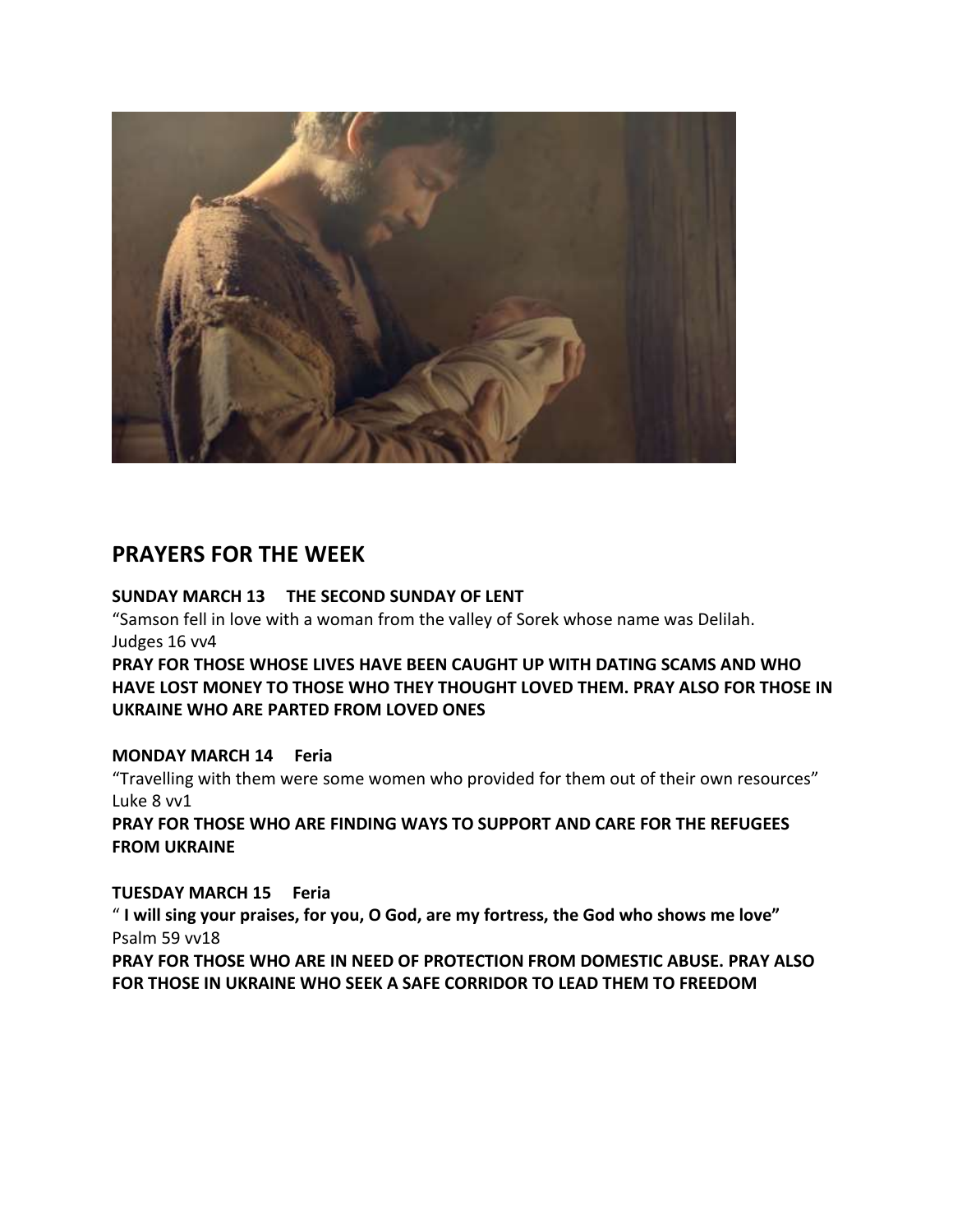#### **WEDNESDAY MARCH 16 Feria**

"Anyone who wishes to follow me must deny themselves, take up their cross and follow me" Luke 9 vv23

**PRAY FOR THOSE WHO HAVE ENTERED A RELIGIOUS ORDER AND FOR THOSE IN RUSSIA WHO HAVE STOOD AGAINST THE PRESENT CONFLICT IN UKRAINE**

#### **THURSDAY MARCH 17 Saint Patrick Missionary Patron of Ireland 460**

"Where you go, I will go; your people will be my people and your God, my God" Ruth 1  $v16$ **PRAY FOR THOSE WHO HAVE SEARCHED FOR A NEW LIFE AND HAVE RISKED EVERYTHING TO TRAVEL TO A SAFE COUNTRY; PRAY ESPECIALLY FOR REFUGEES AND ASYLUM SEEKERS LEAVING UKRAINE**

#### **FRIDAY MARCH 18 Cyril Bishop of Jerusalem Teacher 386**

"Sell your possessions and give to those in need, for where your treasure is, there will your heart be also" Luke 12 vv53

#### **PRAY FOR GENEROUS HEARTS AS THE FREE WORLD SEEKS TO SUPPORT THE PEOPLE OF UKRAINE**

#### **SATURDAY MARCH 19 Joseph of Nazareth**

"I will abide in your tent forever and find refuge in the shelter of your wings" Psalm 61 vv5 **PRAY FOR THOSE WHO SLEEP ON THE STREETS OR IN SAFE 'SKIPPERS' THAT THEY WILL BE GIVEN A HOME; PRAY ALSO FOR THOSE IN UKRAINE WHO SEEK SHELTER IN SUBWAYS AND OTHER UNDERGROUND PLACES**

#### **FIRST SUNDAY EVENT**

**THANK YOU SO MUCH FOR YOUR SUPPORT AT THE MARCH EVENT. £200.00 was raised for WATERAID**

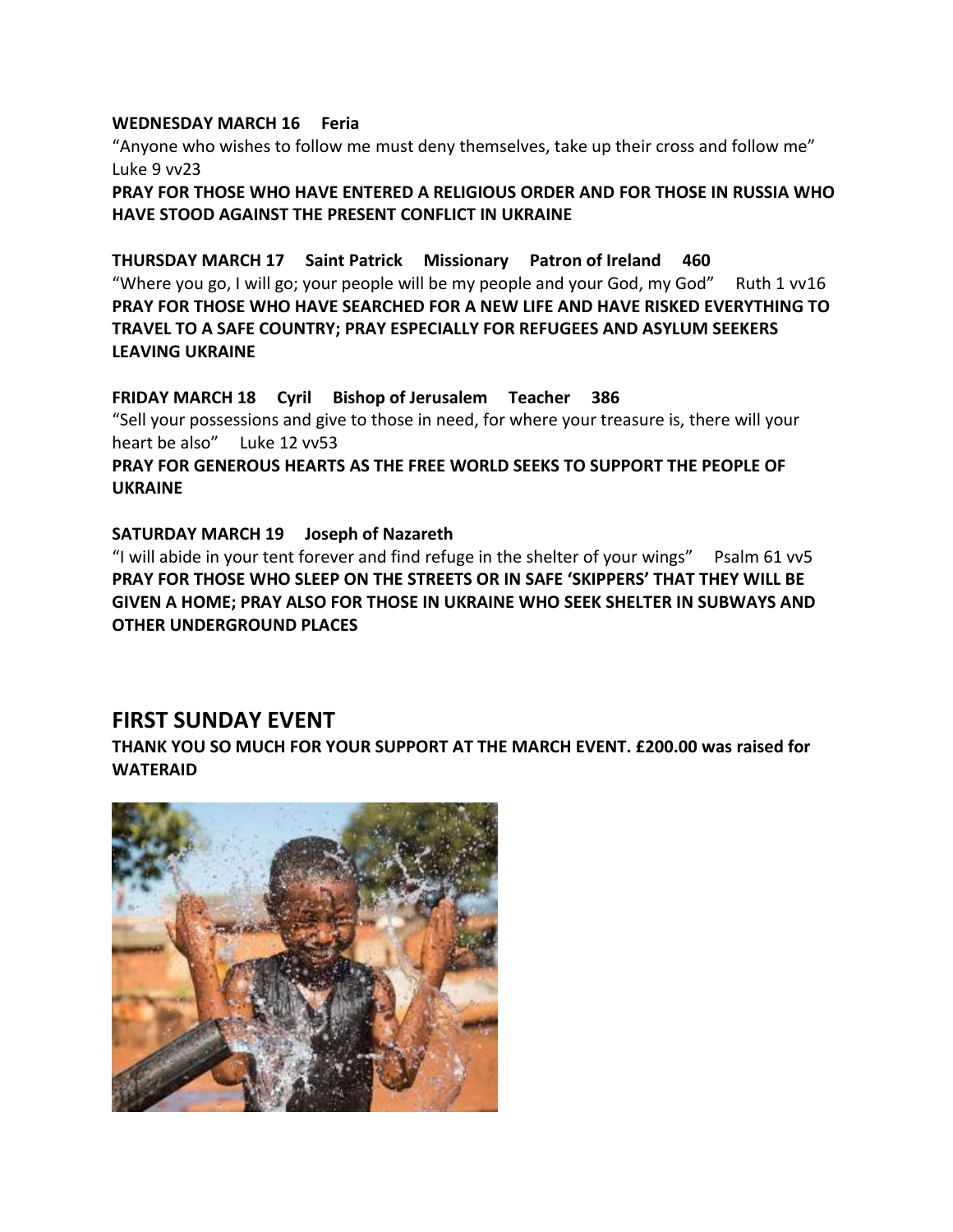APRIL 3: Passiontide begins. Pencoys Church, 6.00pm *This event will celebrate the 10 years of First Sunday Events and remind you of all the causes that YOU have supported*

MAY 1: The third Sunday of Easter. Christchurch, Lanner, 6.00pm

JUNE 5: Pentecost. Four Lanes Playing Field, 6.00pm *Platinum Jubilee Celebration with a collection for the playing field restoration fund*

JULY 3: Thomas the Apostle. Pencoys Church, 6.00pm

AUGUST 7: Transfiguration (trans.) Christchurch, Lanner, 6.00pm

SEPTEMBER 4: 12<sup>th</sup> Sunday after Trinity. Four Lanes Chapel, 6.00pm

OCTOBER 2: Harvest. Pencoys Church, 6.00pm

NOVEMBER 6: 3rd Sunday before Advent. Christchurch, Lanner, 6.00pm

DECEMBER 4: World AIDS Day / Advent. Four Lanes Chapel. 6.00pm



**THANK YOU SO MUCH FOR ALL YOU HAVE GIVEN IN BOTH SUPPORT AND DONATIONS. YOUR KINDNESS HAS CHANGED LIVES.**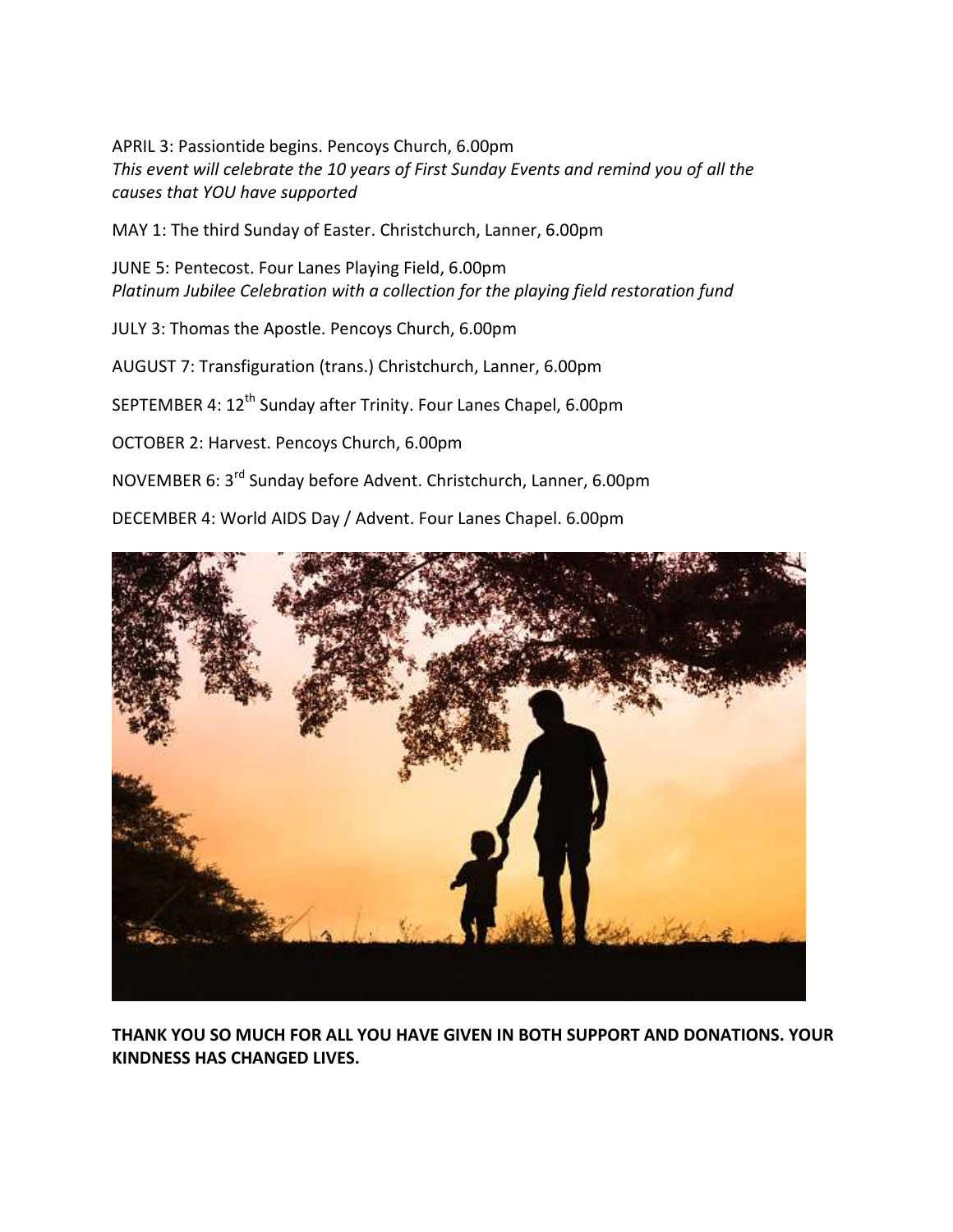## **FIRST SATURDAY QUIZ**

Although it was hoped that the quiz would be face to face from January, due to the current health situation, the quiz will remain ON-LINE.

**VOLUNTEER QUIZ SETTERS FOR APRIL HAVE BEEN FOUND.** We'll try again for face to face from after EASTER on **MAY 7!!!** *The JCDs set FEBRUARY. The Jersey Jesters set MARCH, and the Isolated Two will set APRIL ……* **THANK YOU!!** Wherever we are, face to face or on-line, *POETS CORNER* will set the MAY quiz.



## **LOOKING FORWARD TO THE FIRST FACE TO FACE QUIZ FOR TWO YEARS IN MAY ……..** *WILL YOU BE THERE?*

## **HOLY COMMUNION AT HOME**

Perhaps you are still receiving the Blessed Sacrament at home? Perhaps you are still zooming your Sunday Service week by week. No-one must do what they are not comfortable with, so this prayer may still be of use to you.The Redruth Benefice churches remain open for private prayer and weekday services of Holy Communion and now the Benefice churches are open as usual on a Sunday (check timings for St Euny).

However you may well have taken the decision to STAY AT HOME. The following prayer will help you to receive the Sacrament at home when once you would have been in church, or even on zoom. A prayer is offered and bread is taken:

> *As the seed falls into the earth and dies to give life to the grain, As the corn is cut and crushed to make flour, As the flour is baked and the yeast dies to give life to the dough. As the bread is broken and eaten to give life to the body. So Jesus, sitting with the disciples, took bread, broke it, and said:* **"This is my body broken for the world"** *Eat the bread and remember Jesus*

May God bless you on your journey and keep you safe.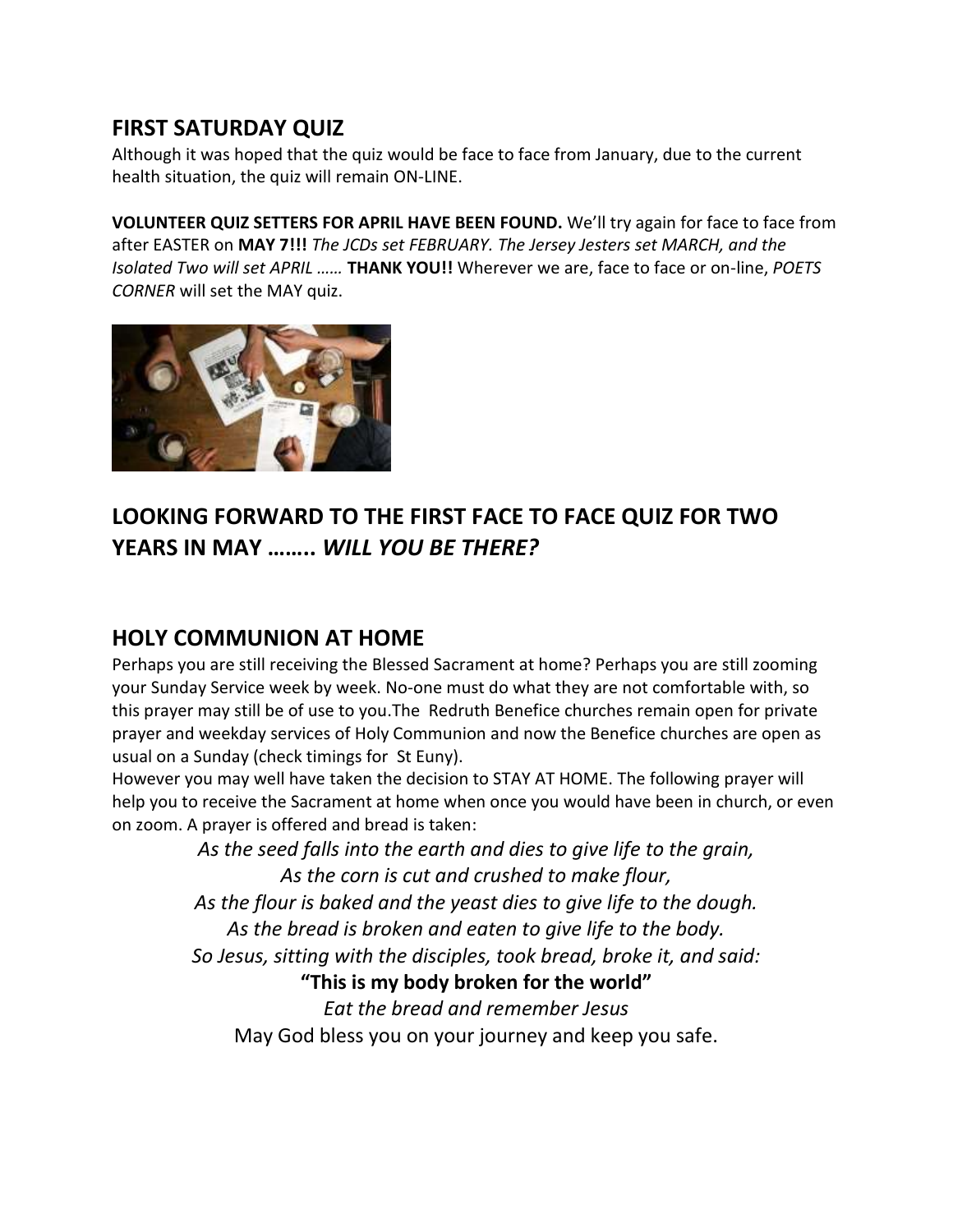

### **SUNDAY AT 6.00pm**

Still lighting your candle at 6.00pm each Sunday? If you are, THANKYOU. The list is updated regularly: This list goes all over the world and if you would like a name added, no matter where you are just let FP know at [baptism66@gmail.com](mailto:baptism66@gmail.com)

IN NEED: Peter & Maureen, Mandy, Paul, Monica, Claire-Louise, Rose & Terry, Francis, Rex, Marlene, Mark Genower, Zoe, Isabelle & Andrew, Betty, Helen Anderson, Vanessa, Sue, Nicola, Mary, Melva, Jim. S., Margaret, Jessica & Martin, Roger & Carol, Svitlana, Masha, Andrei and his family and all Ukrainians, for those in the world who stand against this war

*THOSE WHOSE JOURNEY IS OVER: Clifford, Roger, Paul all who have died on whatever side in this present conflict*



## **SUPPORT OUR CHRIST THE KING / SOCK**

At a recent meeting, the Christchurch Council resolved to hold a SOCK every quarter, so the next one will be on: **SATURDAY MARCH 26 2022, 2.00pm – 4.00pm.** The theme will be: *Dedicated followers of fashion* and there will be (hopefully) rails of designer clothes for you to buy!!! There will also be other items to buy and BINGO!!

The Council also resolved that **Margaret's TEA & CHAT** will start again on the **LAST MONDAY** of each month, 2.00pm – 4.00pm. This continues on MONDAY MARCH 28.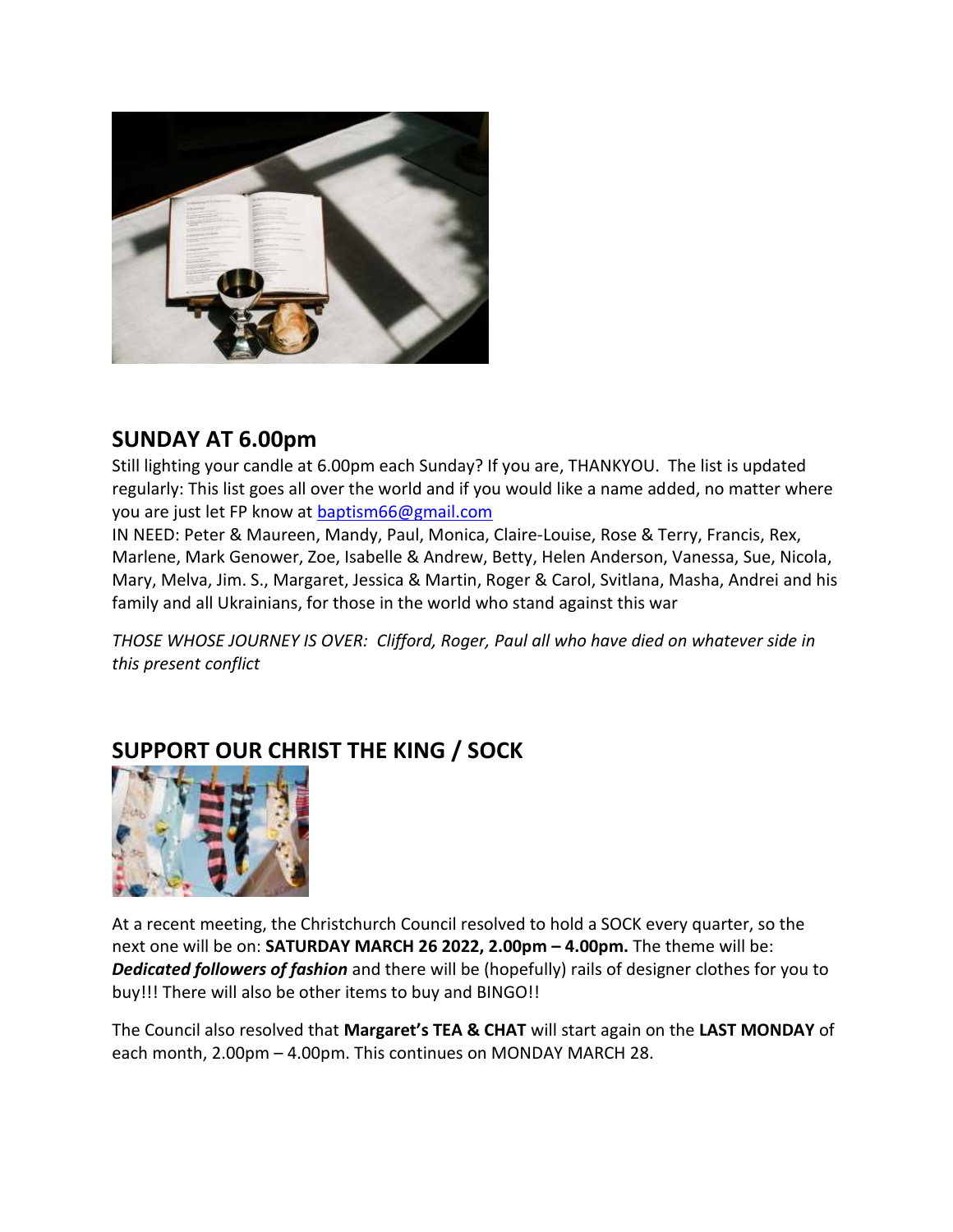

## **CHRISTCHURCH 105.2**

Tune in to this new style of FAMILY SERVICE on the THIRD Sunday of each month at 9.30am. new music, new approach, new everything!!!!



# **Tune into:** *CHRISTCHURCH 105.2*

The next event is on Sunday March 20 and you will be very welcome!!

### *PRAYERS FOR PEACE*

**THANKYOU** if you were able to support the Benefice collection for the people of Ukraine last Sunday. The total sent to the Red Cross will be known soon. Other services and events with collections will be arranged soon. There are **PRAYERS FOR PEACE** at **CHRISTCHURCH, Sunday March 13, 6pm** and at **St ANDREW, PENCOYS, Sunday March 20, 6.00pm**